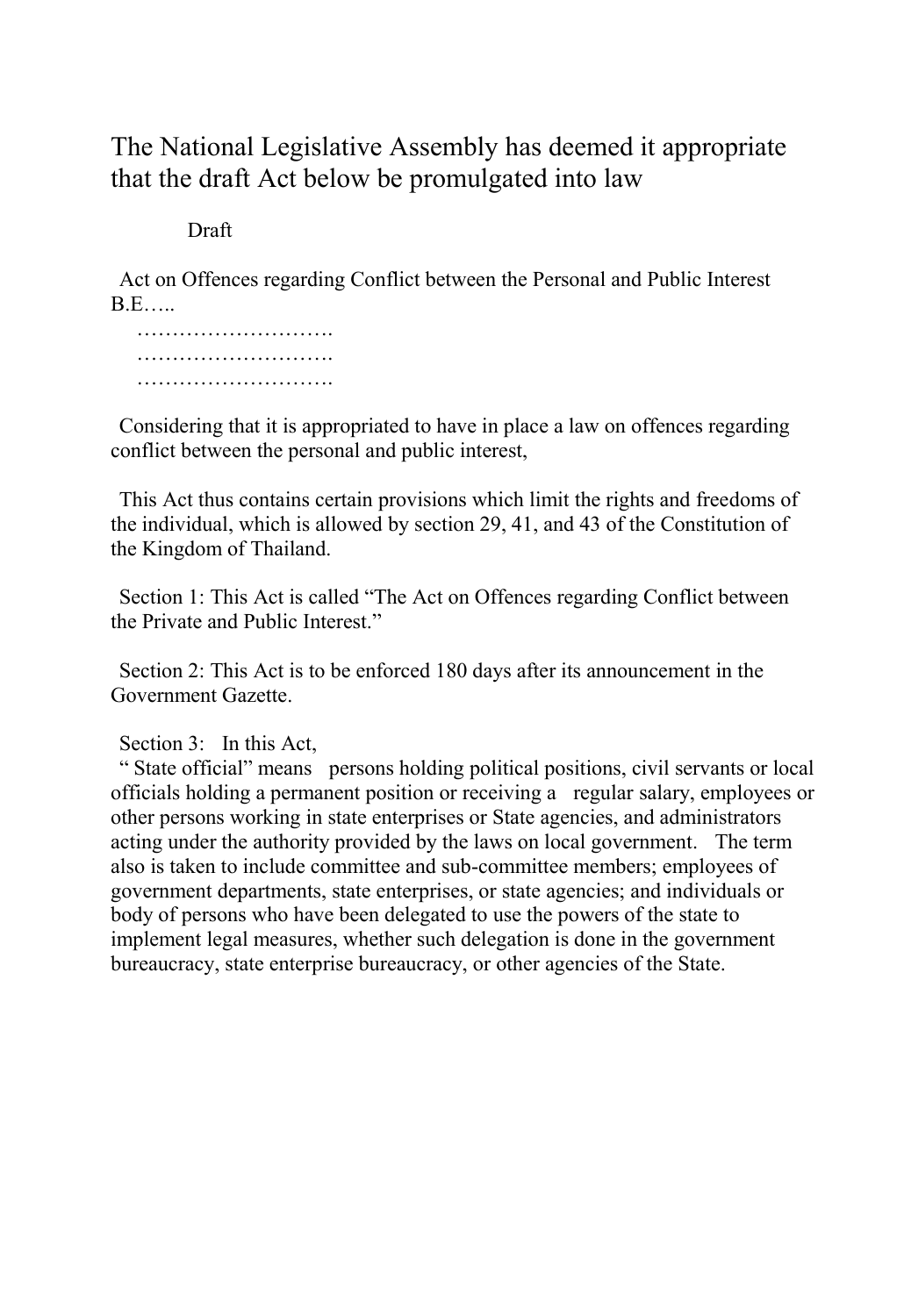"Agency of the State" means ministries, bureaus, departments, regional government offices, local government offices, state enterprises, public organizations, or other agencies that are performing the functions of the state legally and receive financial support, or financial or real investment from the State.

"Holder of political office" means

(1) The Prime Minister

(2) Ministers

(3) Members of the House of Representatives

(4) Members of the Senate

(5) Political government officials other than those in (1) and (2) above who have been appointed in accordance with the regulations on politically appointed civil servants (except as in 1. and 2.)

(6) Politically appointed parliamentary officials, appointed in accordance with the regulations on politically appointed parliamentary officials. (7) Local administrators and members of the council of local administrative bodies.

(8) State officials holding other positions not mentioned above, as determined by the National Counter Corruption Commission, and whose names have been announced in the Government Gazette.

" Spouse" means males and females who are living together even though they have not registered their marriage.

" Relative" means

(1) The person's parents

(2) The person's descendents

(3) Spouse of the person's son (s)

(4) Brothers and sisters of the person with the same parents or with the same father or the same mother. Also, included in the definition of "relative" are: brothers and sisters of the person's spouse with the same parents or with the same father or the same mother.

(5) Uncles, aunts, younger sisters/brothers of mother, younger

sisters/brothers of father, of the person or his/her spouse.

(6) Father, mother, paternal grandfather, paternal grandmother, maternal grandfather, maternal grandmother of the spouse.

(7) Child of the persons as stated in (4)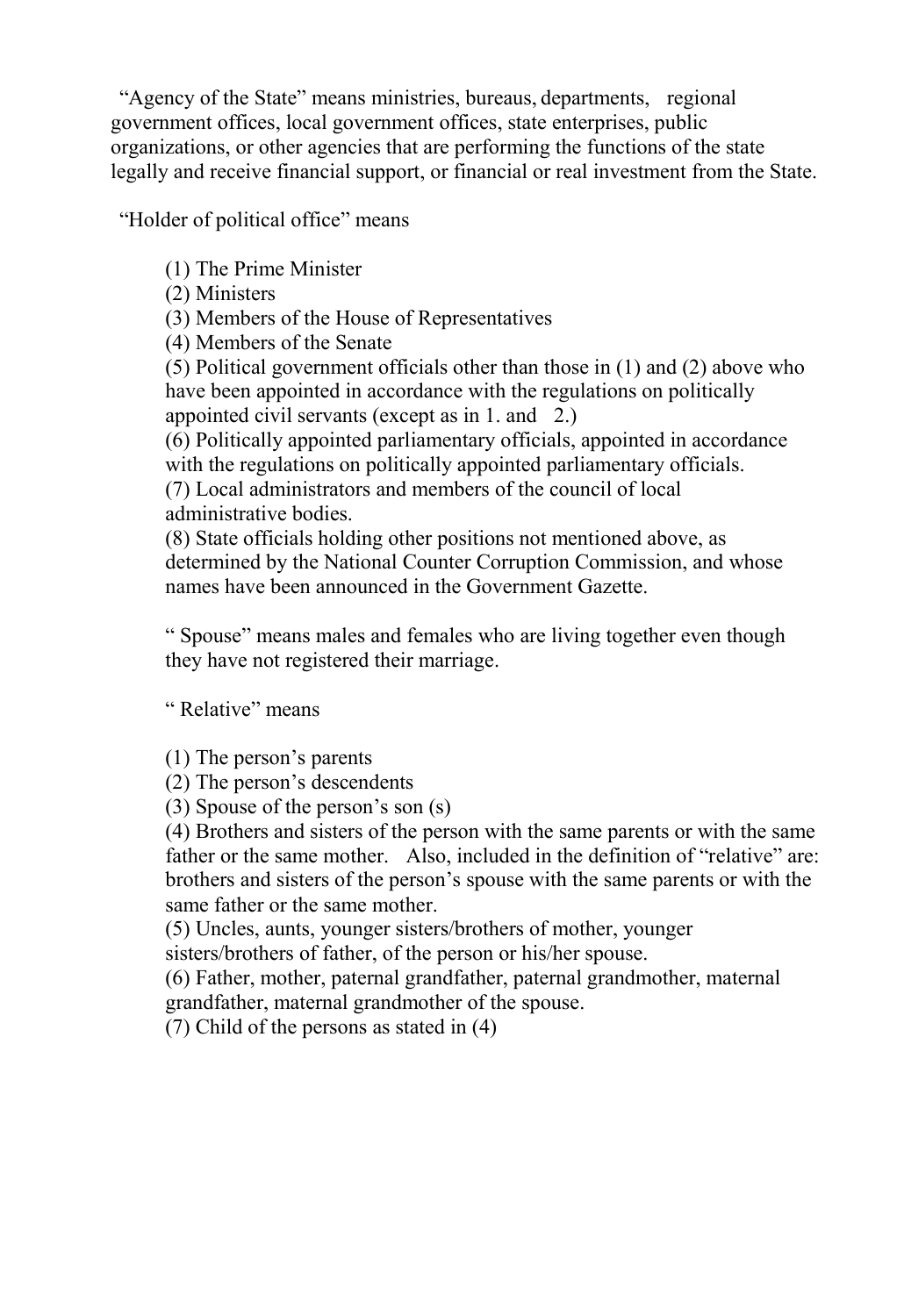(8) Children of the children of the person's brothers and sisters of the same father and mother, or of the same father or the same mother, whether these relationships are legal or de facto.

"Corruption" means seeking advantages by means that are unlawful, for oneself or for others.

"Other benefits in which a monetary value can be calculated" means

(1) The discharging of debts or decrease in debt obligations free of charge.

(2) Receiving loans without interest being charged.

(3) Receiving collateral without being charged fees.

(4) Receiving brokerage fees or other fees for acting as nominee

(5) Selling or renting out assets at a price higher than its real value as determined by the market price.

(6) Use of premises, vehicles or other assets without having to pay rental or service fees, or paying such rental and fees at a lower rate than that normally charged to other persons.

(7) Use of services without being charged fees or being charged at a rate lower than that normally charged to other persons.

(8) Receiving discounts in products or assets sold, to a greater extent than discounts received by others in normal commercial transactions.

(9) Being given transport of persons and objects without expenses charged, or charged less than that charged to others in normal commercial transactions.

(10) Organizing parties, festivities, or other forms of entertainment without being charged fees or being charged fees less than that normally charged to other persons on a commercial basis.

(11) Receiving professional services such as medical, dental, nursing, architectural, engineering, legal, or accounting services without being charged fees or being charged lower fees than that charged to others in a normal commercial transaction.

(12) Other activities that result in the receiving of benefits which could be calculated in monetary values, or activities gaining benefit in which expenses were not charged. Such activities are determined and announced by the NCC Commission.

"The NCC Commission" means The National Counter Corruption Commission, established under the organic law of the Constitution providing for the prevention and suppression of corruption.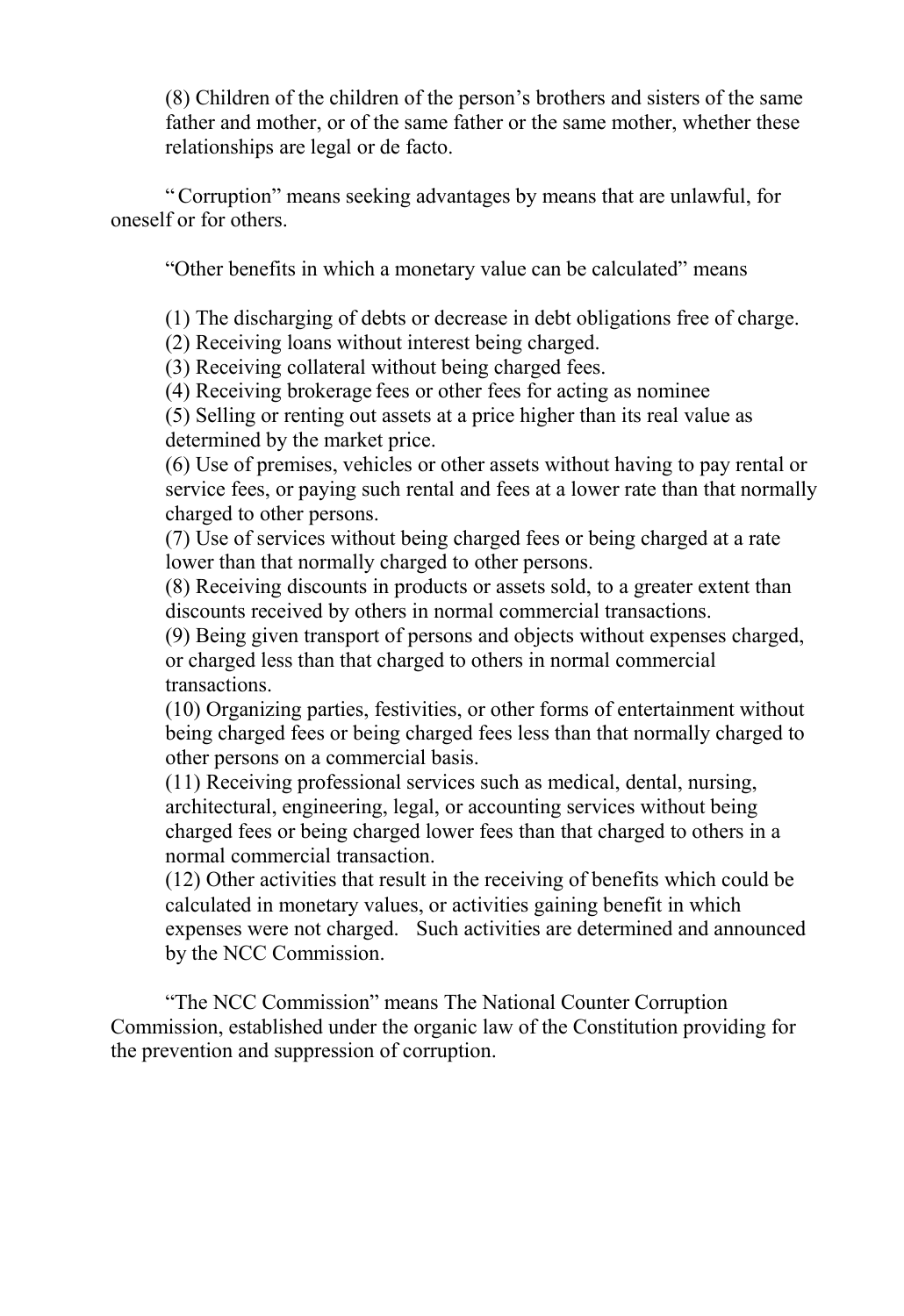Section 4: Officials of the State must perform their duties or act in ways in which put the interests of the state and people foremost. They must use the powers of their office honestly and fairly and must not do anything that will engender a lack of confidence or lack of trust in the performance of their official duties.

Section 5: Officials of the State are not to involve themselves directly or indirectly in acts aimed at gaining benefit for themselves personally or for others, which conflict with that of the public interest. However, acts which are part of their performing official functions for the benefit of their agency are not deemed to be acts forbidden in this paragraph.

Any of the actions listed below are deemed to constitute a conflict between the personal and the public interest, in stated in paragraph one, section 5 above.

(1) Acts which are deemed to constitute a conflict between the personal and public interest as stated in the organic law on the prevention and suppression of corruption.

(2) The use of any State information still classified as secret that the official has received or has known of from the corrupt performance of his (or her) official duties and functions.

(3) The corrupt use of State assets or that of an agency of the State for personal benefit or for the benefit of others not entitled to such use.

(4) The initiating , proposing, arranging, or approving a project of the State by corrupt means in order to facilitate benefit, whether direct or indirect, to oneself or any other person.

(5) The use of one's position in order to influence independent decisions of other state officials in a corrupt manner, whether it be directly or indirectly.

Acts as stated in (5) that are deemed to be in the nature of a conflict between private and public interest must be acts that cause state officials holding other positions to do or not do the following things:

(1) Approve, allow, accept registration, or give benefits in which a monetary value can be set.

(2) Give out a concession, enter into contracts or engage in a juristic act which benefits a particular person.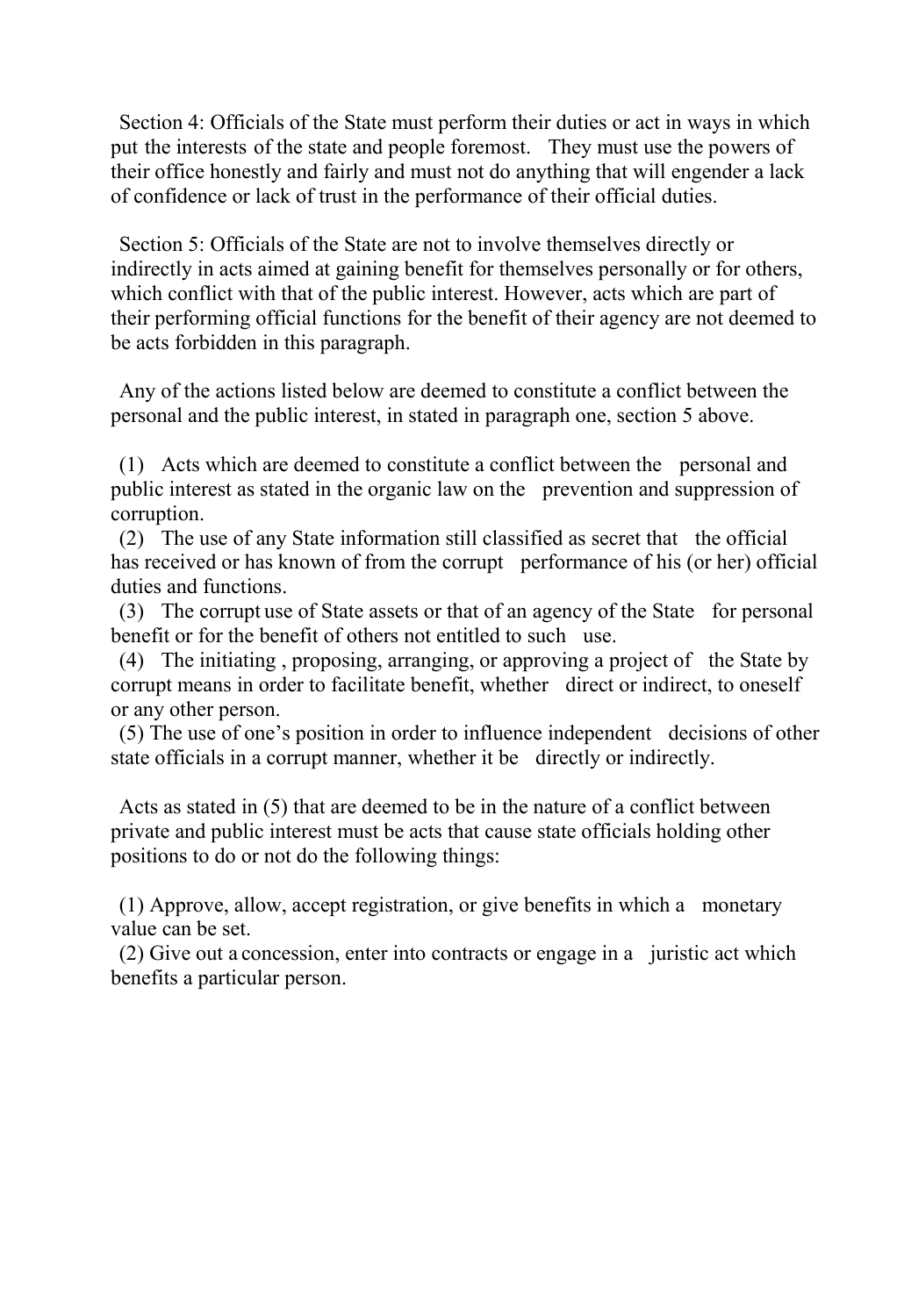(3) Fill a position, appoint a person, promote a person into a higher rate of remuneration, move, transfer a person, or cause a State official working under his/her supervision to be removed from his position or function in a manner described in (5) above.

(4) Does not report or file a complaint in accordance with the code on criminal court proceedings.

(5) Does not take the matter to court, does not institute judicial proceedings, or does not withdraw a legal accusation, whether it is a civil or criminal case.

(6) Does not enforce administrative provisions or does not enforce court decisions

(7) Does not take action as determined and announced by the NCC Commission.

As to acts stated in paragraph two (1), (2), (3), (4) of section 5 which are deemed to be in the nature of conflict between the personal and public interest, the decision to enforce the law with regard to which State official, shall follow the principles and conditions set by the NCC Commission.

Acts described in paragraph one, two, three, and four shall be used to enforce the law with respect to acts done by the spouse and children of the State official, who have usedthe State official's powers of office. It is deemed that actions by the said spouse and children are equivalent to actions of the State official; except if the State official in question can prove that he/she did not have any knowledge or had not consented to the corrupt actions of the spouse and children.

The provisions in paragraph one, two, three, and four shall be used to enforce the law with respect to actions taken by relatives who are not the spouse and children of the State official, and who have used the powers of the State official's office, with the connivance and consent of the State official. It is deemed that actions of the relatives are equivalent to actions of the State official.

Section 6: In the case where any person receives benefits from actions of the state official, his/her spouse, children, and relatives as determined in section 5, it is deemed that those persons are also participatory in the wrongdoing and shall receive the same penalties received by the state official, his/her spouse, children, and relatives, depending on the particulars of the case. An exception is when that person can prove that he/she did not have any knowledge or did not consent to the corrupt acts of the state official, his/her spouse, children, or relatives.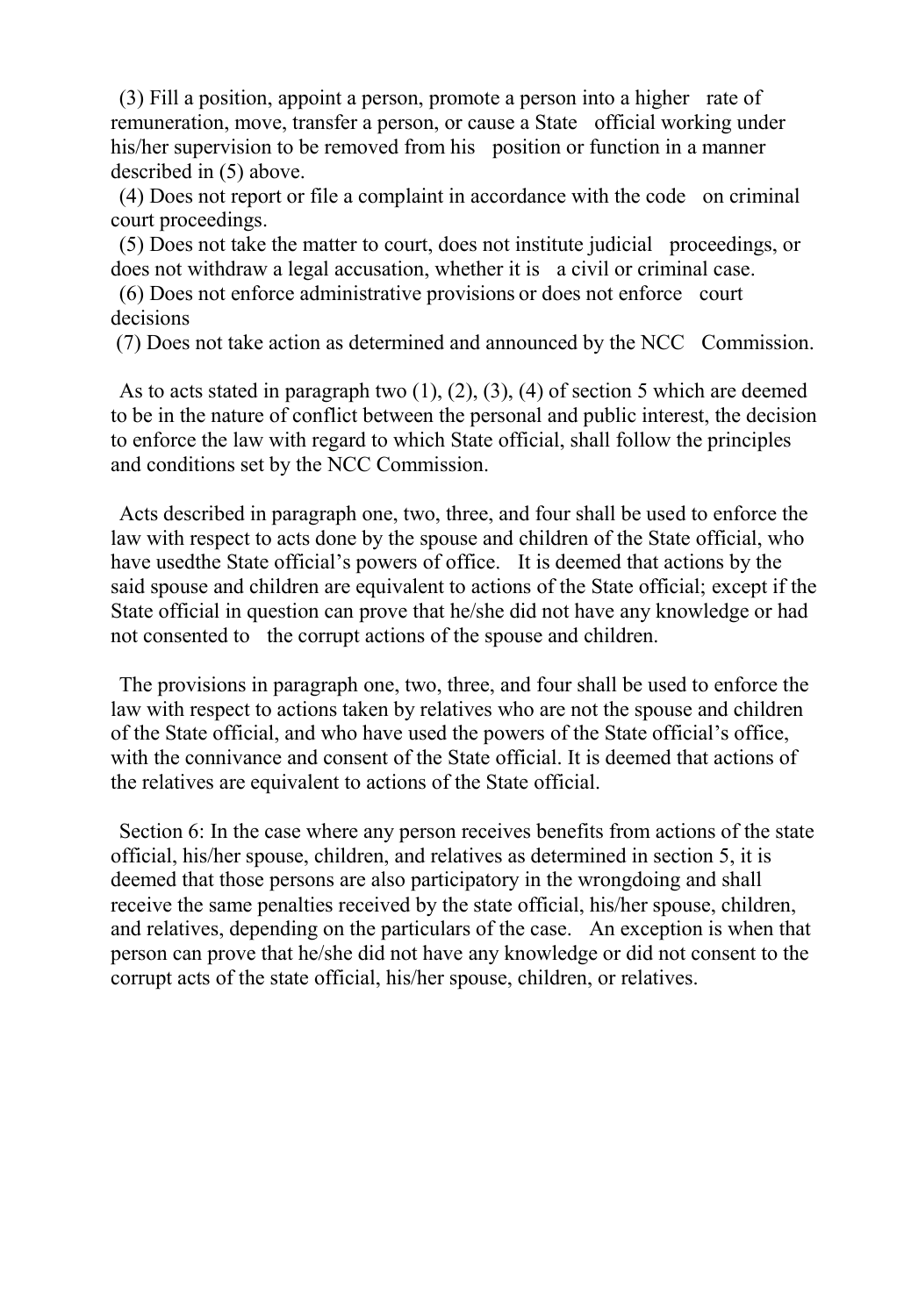Section 7: The offence committed under section 5 and 6 by a State official shall be regarded as an offence committed against the position of the State official, or against the position of the judiciary, in accordance with the criminal code. Or it could be considered a corrupt performance of duty. In all these cases, the offences could be grounds for removal of the official from his/her position.

Section 8: All gifts, souvenirs, money, assets, or other benefits calculable in monetary values which have been given to State officials whilst performing their official functions or whatever work they have been assigned, even though the giver said it was given personally to the official, are to become the property of the state, as determined by the NCC Commission. The exception is when such objects are received as normal practice in the performance of specific duties, or when it is received in accordance with Buddhist ethical principles, or when it is received in accordance with what is normally given and received by ordinary individuals.

State officials who have received gifts, souvenirs, money, assets, or other benefits calculable into monetary values which they are not entitled to receive, as stated in paragraph one above, must report and handover such objects to the agency which they work with and have that agency prepare an account, file it, and arrange such objects for safe-keeping, in accordance with the rules and regulations of the NCC Commission.

 The provision in paragraph one and two above shall be enforced *mutatis mutandas* with respect to the spouse and relatives who have received the gifts, souvenirs, money, assets, or other benefits calculable into monetary values on account of the state official performing his/her duties.

In the case where the state official, or his/her spouse, or the relatives of the state official do not act in compliance with what is stated in paragraph two above, the NCC Commission shall examine the facts and if a cause for action is found, shall send the case file to the officer of the Public Prosecutor's Office in order to file charges in a criminal court and to request a court order to confiscate or impound the gifts, souvenirs, money, assets, or other benefits calculable into monetary values as stated in paragraph one. If such gifts, souvenirs, money, assets have become lost or damaged, or used in such a way that can be assessed in monetary terms, then the office of the Public Prosecutor shall claim damages equal to that monetary value.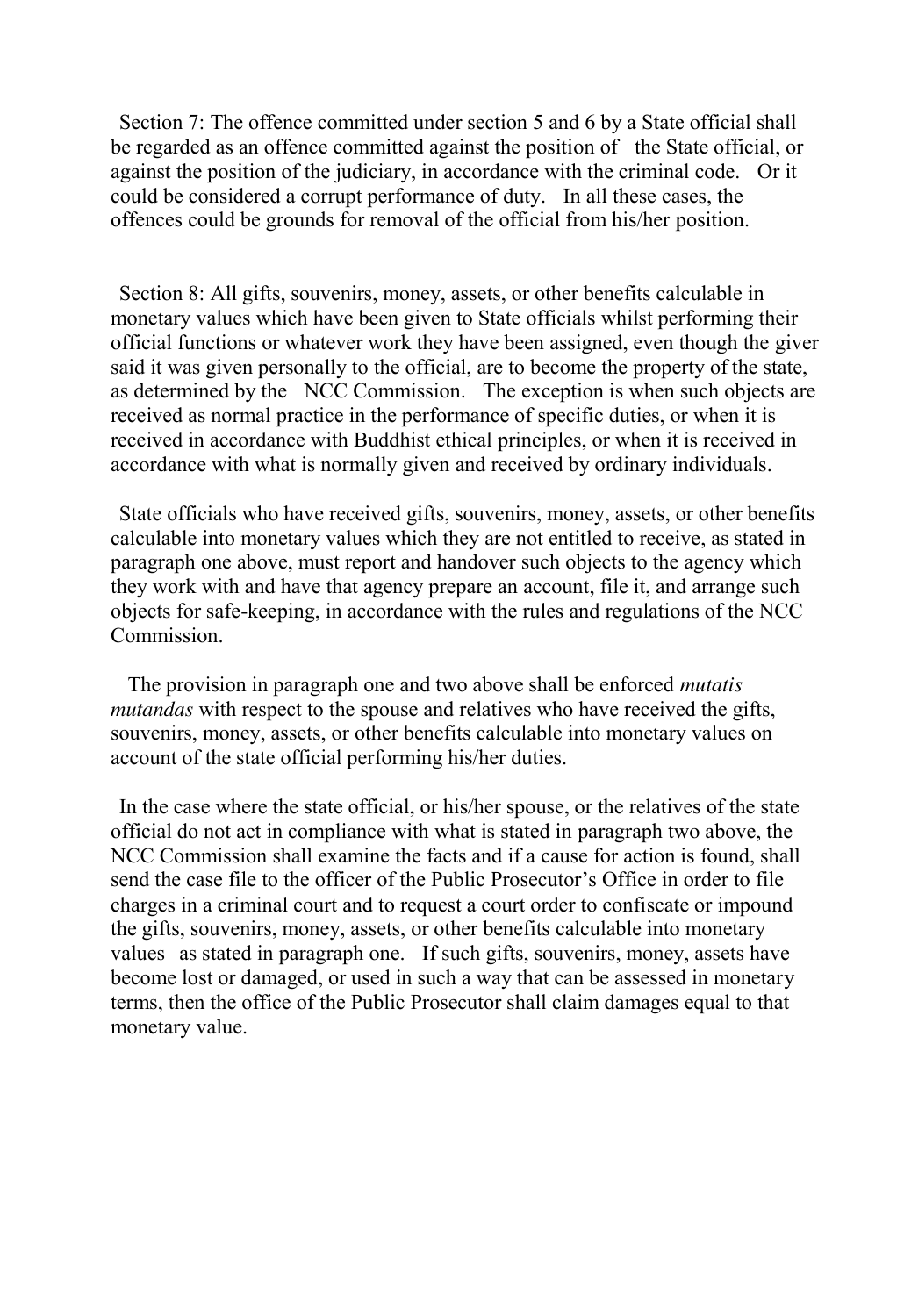In the examination of the facts of the case by the NCC Commission as stated in paragraph four, the provisions specifying the power and functions of the NCC Commission as contained in the organic law of the Constitution on the prevention and suppression of corruption shall be applied *mutatis mutandis.*

Section 9: The NCC Commission shall have the power to make an inquiry on the facts of the matter and take action concerning the offences specified in Sections 5 and 6. It is also charged with the task of enforcing *mutatis mutandis* the provisions contained in the organic law on prevention and suppression of corruption of the Constitution.

Section 10: In the case where an act is apparent to the NCC Commission or when there has been an accusation that an offence has been committed by a particular person under Section 5 or 6, or when there has been information submitted that such an offence has occurred even without stating the identity of the accused, the NCC Commission shall without delay make a preliminary inquiry ascertaining the facts. If a *prima facie* case is found, the NCC Commission shall proceed with a full inquiry to ascertain the facts of the matter and subsequently make a judgment.

Accusations or provision of information as stated in paragraph one above, must be backed up by sufficient evidence and clear enough to understand the essence of the act(s) committed so that it is possible to proceed with an inquiry.

The NCC Commission is tasked with examination of the facts and making a ruling within 180 days, from the time in which the NCC Commission found that there are sufficient grounds to consider the case legally. In the case where necessity dictates that it is unable to complete such task within such time period, the time period for completion of examination and judgement can be extended at the most three times, and not more than 60 days for each extension. The reasons and necessities for every extension requested must be given and recorded in the case file.

The content of this section shall be enforced with respect to the principle, the instigator, the supporter, or whoever participated in the offence as stated in Section 6.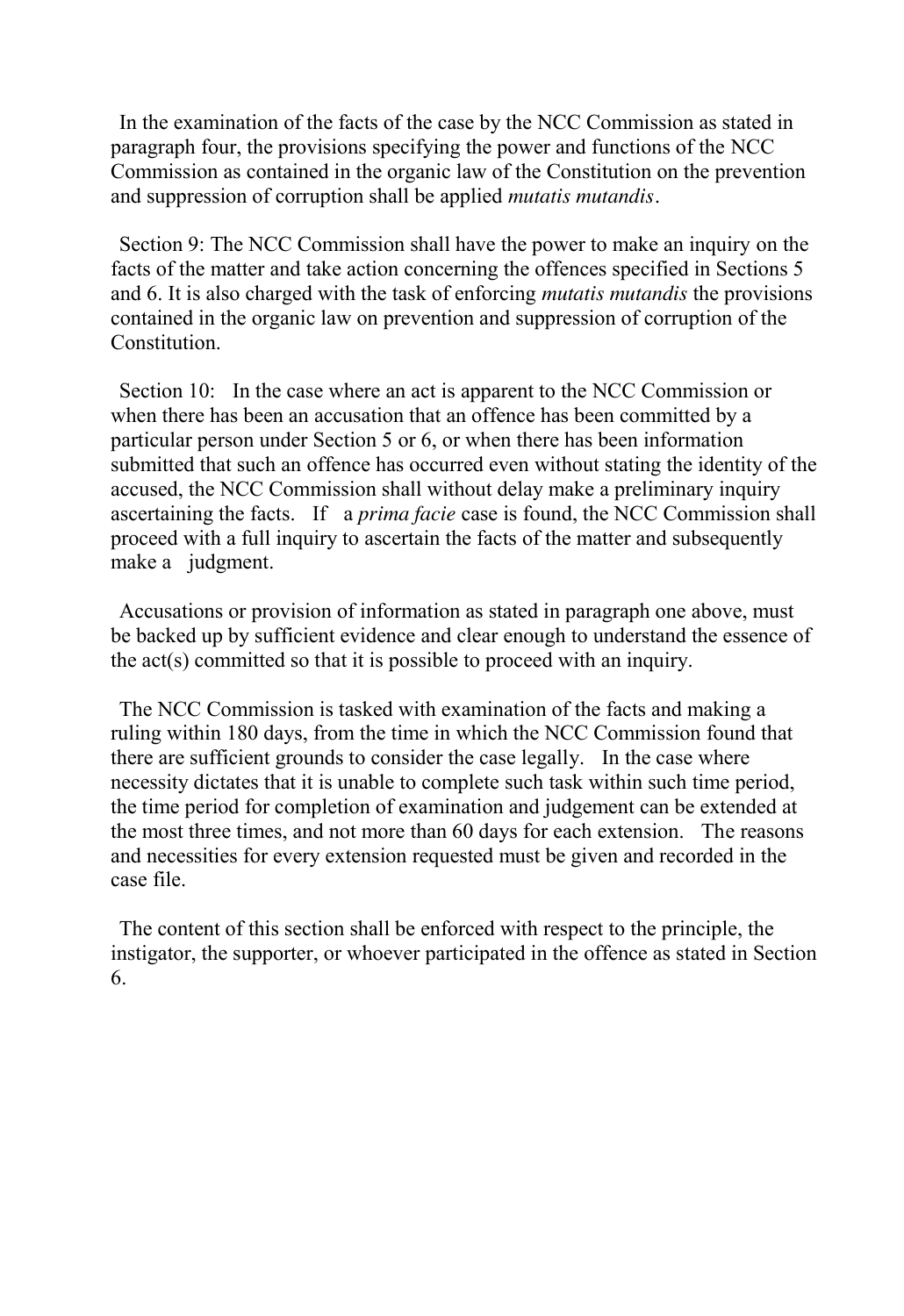Section 11: In the case where the NCC Commission has made an inquiry and a judgement on who has committed an offence under Section 5 or 6, the following shall be done:

(1) In the case where the offender holds the position of Prime Minister, minister, member of the House of Representatives, member of the Senate, politically appointed civil servant, or is the principle, the instigator, the supporter of the offence, the provisions on criminal proceedings of political office holders contained in the organic law on prevention and suppression of corruption of the Constitution shall be enforced.

(2) In the case where the offender is a State official or any other person who is not under the category as stated in paragraph (1) above, the provisions on criminal proceedings of political office holders contained in the organic law on prevention and suppression of corruption of the Constitution shall be applied.

In the case where the NCC Commission rules that the accusation lacks sufficient ground for pursuing the case, the accusation shall be dismissed.

Section 12: Any state contract, whether it is civil or administrative in nature, entered into by a State official with the authority to do so, if such contract in its nature represents a conflict of personal and public interest, then that contract is deemed to be void.

In the case where a contract as described in paragraph one above contains a conflict between personal and public interest, the NCC Commission shall consider it and propose the matter to the Supreme Court or Supreme Administrative Court which has jurisdiction over the type of contracts in question. Either court, depending on the particulars of the case, will examine the case and judge on the matter, and the ensuing judgement to be binding on both contractual parties.

The consideration and judgement of the Supreme Court or Supreme Administrative Court as stated in paragraph two above shall be prompt and without delay, and done in accordance with regulations set by the General Meeting of the Supreme Court or the General Meeting of the Judiciary of the Supreme Administrative Court. Which regulations to use will depend on the particulars of the case in question.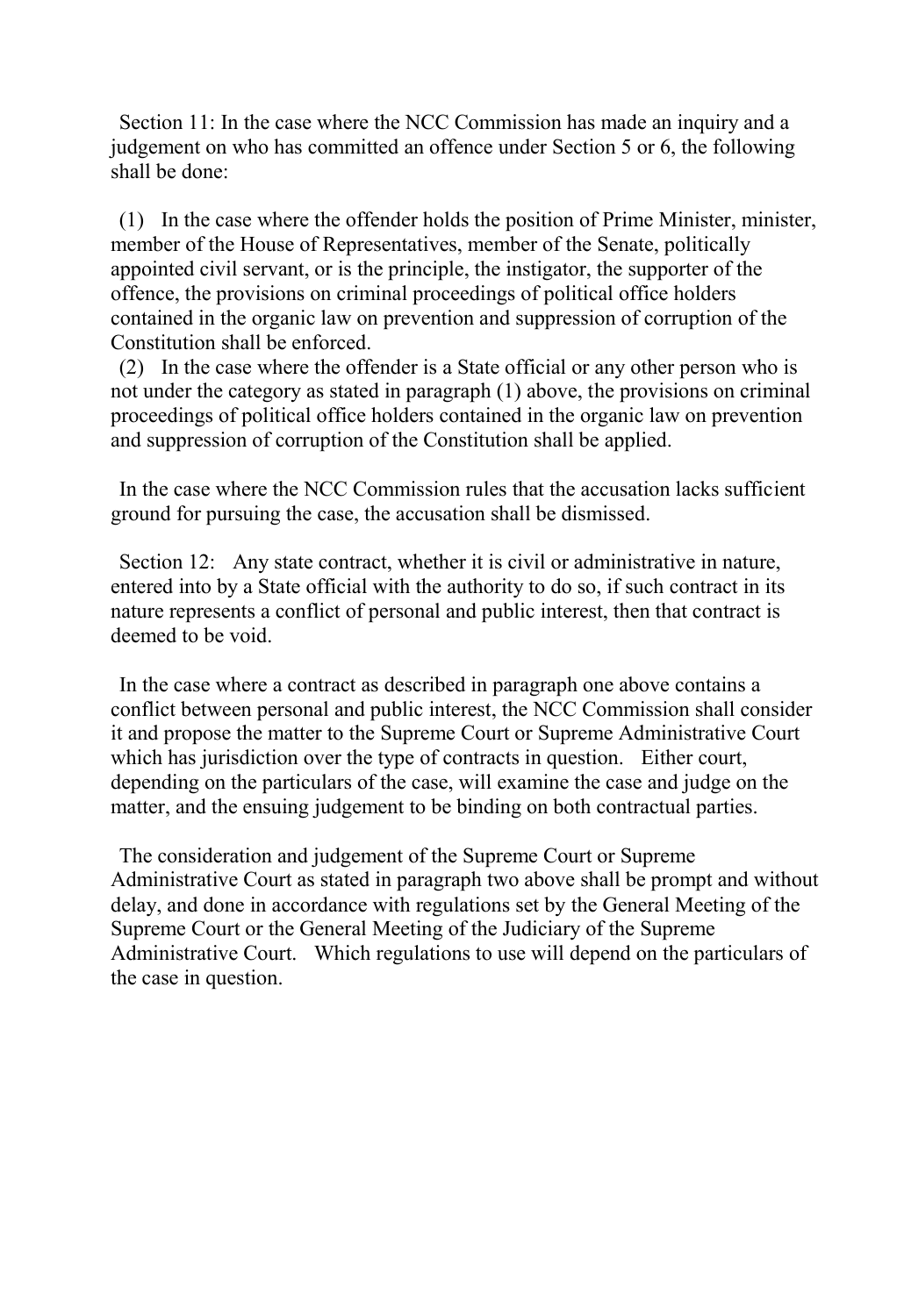Section 13: In the case of a project of the State, a contractual concession by the State, a contract whereby the State arranges to provide public utilities, or make use of natural resources either in the total sense or in part, if there are actions which lead one to believe that a conflict between the personal and public interest exists either directly or indirectly, the following persons have the right to submit a request to the NCC Commission to examine the facts in order to stop the project or contract.

(1) Members of the House of Representatives, of the Senate, or member of both Houses, at least 18 in number, who have put their names down supporting such a motion.

(2) Those who have the right to vote and numbering a minimum of 5,000 people.

(3) At least 2 ombudsmen acting together.

The nature and type of state project or contract as stated in paragraph one of this section, as well as the principle and procedure of putting together the names of those eligible to put forward a request as in (2) above shall be determined by the NCC Commission and announced in the Government Gazette.

The complaint as stated in paragraph one, Section 13 must be backed up with clear and sufficient evidence to warrant an inquiry into the facts.

Once the NCC Commission receives a complaint as relates to paragraph one of this section, the NCC Commission shall make an inquiry to ascertain the facts and finish within 90 days. If necessary, an extension is allowed to the maximum of two times, each extension period to be not more than 30 days. For each extension requested, reasons and necessities must be recorded and filed in the case folder. In the case where the inquiry leads to a judgement that there are grounds for pursuing the case legally, the case must be submitted to the Supreme Court and the Supreme Administrative Court that has jurisdiction over the project or the contract, depending on the particulars of the case, to ask that an order to desist from pursuing the project or contract, as stated in paragraph one, be issued.

For the inquiry for facts done by the NCC Commission in accordance with paragraph four, the provisions specifying the authority of the Commission to act in legal terms as contained in the organic law on the prevention and suppression of corruption of the Constitution shall be applied *mutatis mutandis*. As regards, the deliberation and judgment of the Supreme Court and the Supreme Administrative Court, it must be done speedily without delay, in accordance with the regulations laid down by the General Meeting of the Supreme Court or the General Meeting of the Judiciary of the Supreme Administrative Court. Which regulations to be used will depend on the particulars of the case in question.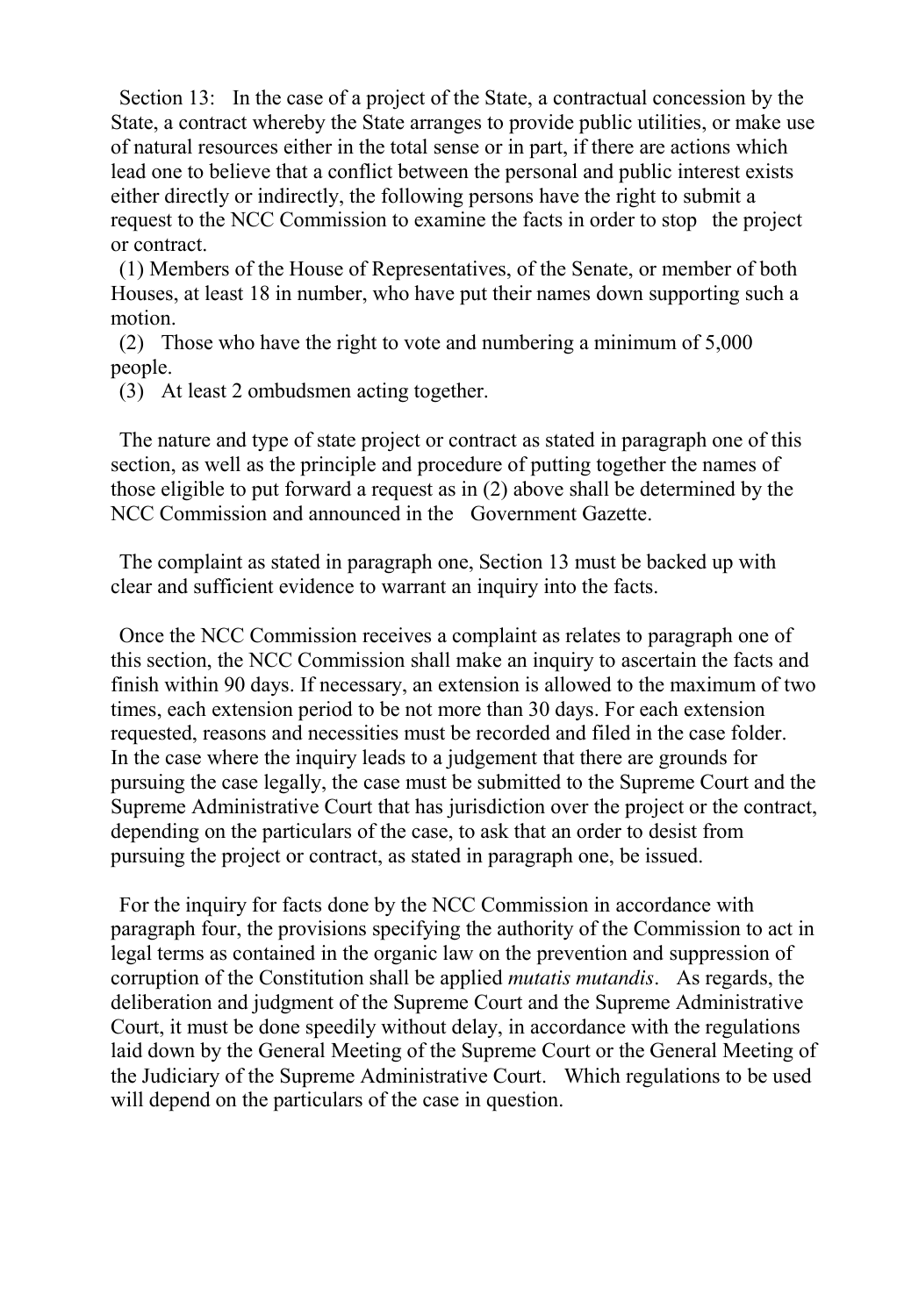During the inquiry for facts by the NCC Commission or during the deliberation by the Supreme Court or the Supreme Administrative Court acting in accordance with paragraph four, if it is found that there is a need to prevent damages generated by the continuance of the project or state contract in question, then the NCC Commission can file a motion requesting the Supreme Court or the Supreme Administrative Court to issue a temporary injunction.

Section 14: The NCC Commission shall arrange for a special agency to be established within the Office of NCC Commission, with the status of importance not less than an office. The office shall have enough personnel to perform the tasks of supervising and enforcing this Act, of providing advice and recommendations to State officials and the people as regards conduct in accordance with this Act, and campaigning to enhance moral and ethical standards with the aim of preventing offences on conflict of interest between the private and public interest.

For the benefit of preventing offences made with regards to conflict between the private and public interest, the NCC Commission shall prepare specific guidelines and manual for State officials to guide their conduct in accordance with this Act.

Section 15: State officials who commit an offence according to Section 5 shall receive penalties consisting of a jail sentence from one to ten years and a fine of between 40,000 Baht to 400,000 Baht.

If the State official committing an offence according to paragraph one is a holder of a political position, he/she shall be sentenced to jail for a term of between 2 to 4 years, and a fine of 80,000 Baht to 600,000 Baht.

Section 16: If a State official with corrupt aims doe not act according to what is prescribed in section 8, he/she shall be given a jail sentence of between 6 months to 3 years, or a fine from 20,000 Baht to 120,000 Baht, or both a jail sentence and a fine.

Section 17: In the case where the spouse or relative of the State official commits an offence according to section 5 and section 6, they are to receive the same penalty as the State official.

Section 18: In the case where the entity which commits an offence under section 6 and is subject to penalties contained in this Act is a juristic person, then the managing partner, the managing director, executives, or those with authority to operate the juristic person, or those with authority to work for the judicial person on the matter in question, shall also be subject to penalties specified for the offence. The exception is when it can be proven that the offence of the juristic person was made without the knowledge or connivance of the above mentioned persons, or such persons had acted reasonably to prevent the offence from happening.